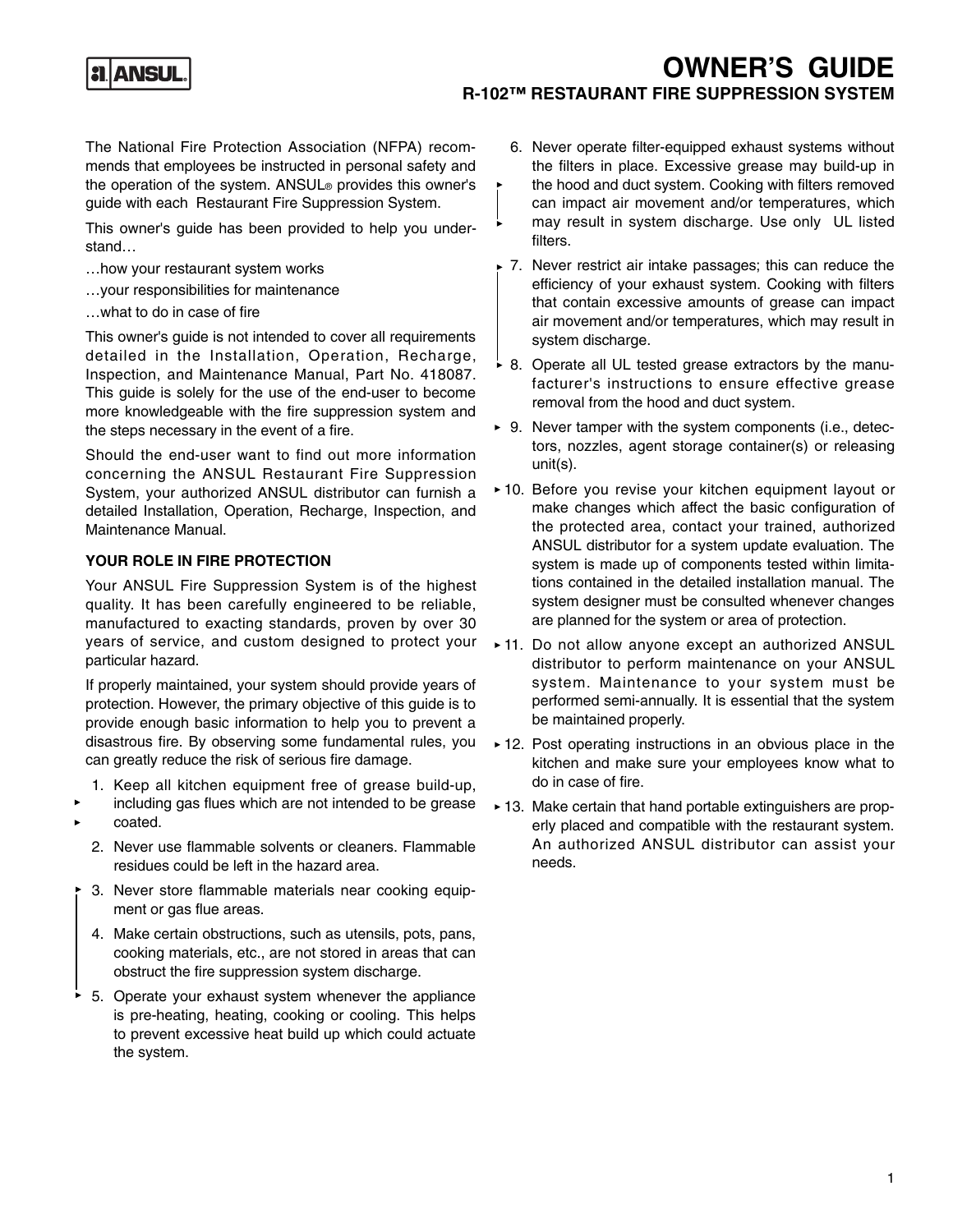# **OWNER'S GUIDE**

**R-102™ RESTAURANT FIRE SUPPRESSION SYSTEM**



### **HOW THE ANSUL R-102 SYSTEM OPERATES**

- 1. A fire starts in the protected area…
- 2. Heat sensitive fusible link detectors activate the system.
- 3. Appliance energy sources are automatically shut off by accessory equipment appropriate for the type of fuel used by your cooking equipment.
- 4. The fire extinguishing agent is discharged into the plenum and duct and onto the cooking appliances.
- 5. The agent and the hot grease mix to form a foam. This temporarily seals combustible vapors, helping to inhibit re-ignition. This seal must not be disturbed.

#### **INSPECTING YOUR R-102 SYSTEM**

Your ANSUL R-102 system should be inspected at least monthly. **Should you discover any irregularities, contact an authorized ANSUL distributor immediately.**

- 1. Never use corrosive cleaning solutions on the fusible links or cables. Check to make certain there is no corrosion to any of the detection system components. Certain high alkaline cleaners could cause corrosion.
- ► 2. Ensure that metal fusible links are replaced semi-annually. Deterioration of these links could cause the system to be actuated or to malfunction in case of a fire.
	- 3. Make certain the releasing unit has not been tampered with, and that visual inspection seals are not broken or missing.
	- 4. At daily intervals check your system for loose pipes and missing or grease covered nozzle caps. Make certain

nozzle caps are in place over the ends of each nozzle. Temporarily remove cap, check to make certain it is not brittle, and snap back on nozzle.

- **Note:** If caps are damaged or missing, contact the authorized ANSUL distributor for immediate replacement.
- 5. Check each metal blow-off cap and make certain the cap can be turned freely on the nozzle.
- 6. Periodically check your visual indicator on the releasing unit to make certain the system is cocked.
- 7. Have your system inspected by an authorized ANSUL distributor at a maximum of 6 month intervals and immediately after major hood and duct cleaning. Often fusible links are wired shut during the cleaning process to prevent accidental activation This will prevent the system from operating automatically. It's also possible that your system might have been disconnected, damaged, or has accumulated excessive deposits of grease causing your system to become inoperative.
- 8. Check that the manual pull station is not obstructed, has not been tampered with, and is ready for operation.
- 9. Make certain that each tank and releasing unit is mounted in an area with a temperature range of 32 °F to 130 °F (0 °C to 54 °C).
- 10. Make certain the agent storage tank is not in an area in which the temperature can exceed 130 °F (54 °C) or can be heated to a temperature exceeding 130 °F (54 °C) due to conductivity through heated discharge piping.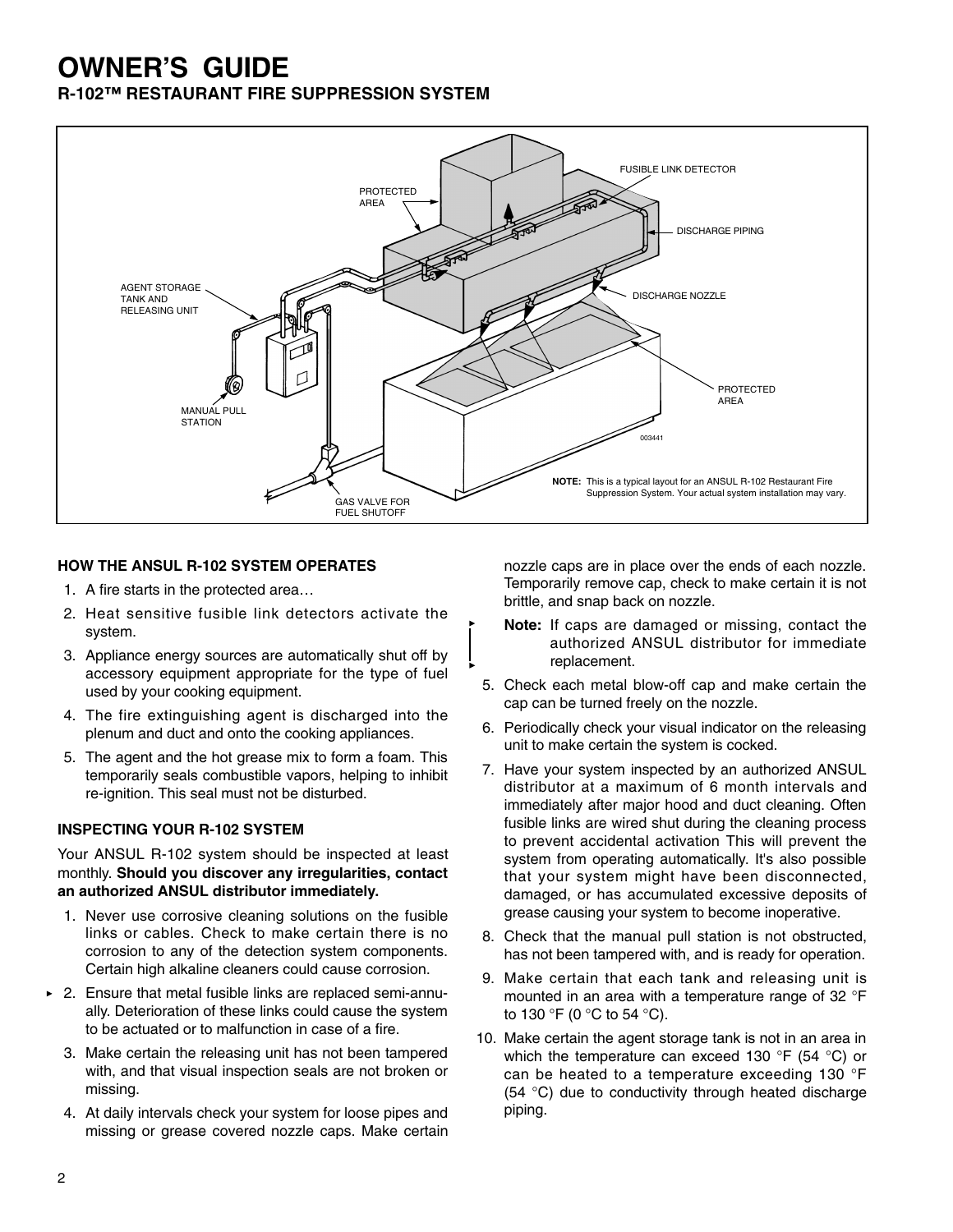### **IN THE EVENT OF FIRE IN THE PROTECTED AREA**

1. Evacuate others from the premises. In a loud, clear voice say: "WE HAVE A FIRE–PLEASE LEAVE THE BUILDING CAREFULLY, BUT QUICKLY."



- 2. If the automatic actuation has not yet taken place, operate the system manually as follows:
	- Pull handle or pull ring straight out on manual pull station with enough force to actuate the fire suppression system.



Once the fire suppression system is actuated, equipment to shut off the fuel supply to the cooking appliances will operate.

▶ 3. Call the local fire department or emergency number.



4. Stand by with a K-GUARD® wet chemical hand portable fire extinguisher.

If you need to use it:

- a. Pull pin
- b. Stand back 10 ft (3.0 m)
	- c. Aim at base of fire, squeeze handle and sweep side to side



### **! CAUTION**

- 1. Do not attempt to extinguish a grease fire with a hand portable fire extinguisher before the Fire Suppression System has been manually or automatically actuated.
- 2. Do not discharge wet chemical agent from the K-GUARD Wet Chemical hand portable fire extinguisher unless the fire suppression system will not operate or a re-flash has occurred.
- 3. Do not attempt to use a Class ABC Multipurpose Dry Chemical,  $CO<sub>2</sub>$ , or Water type hand portable fire extinguisher in/on an appliance with burning cooking oil or grease.